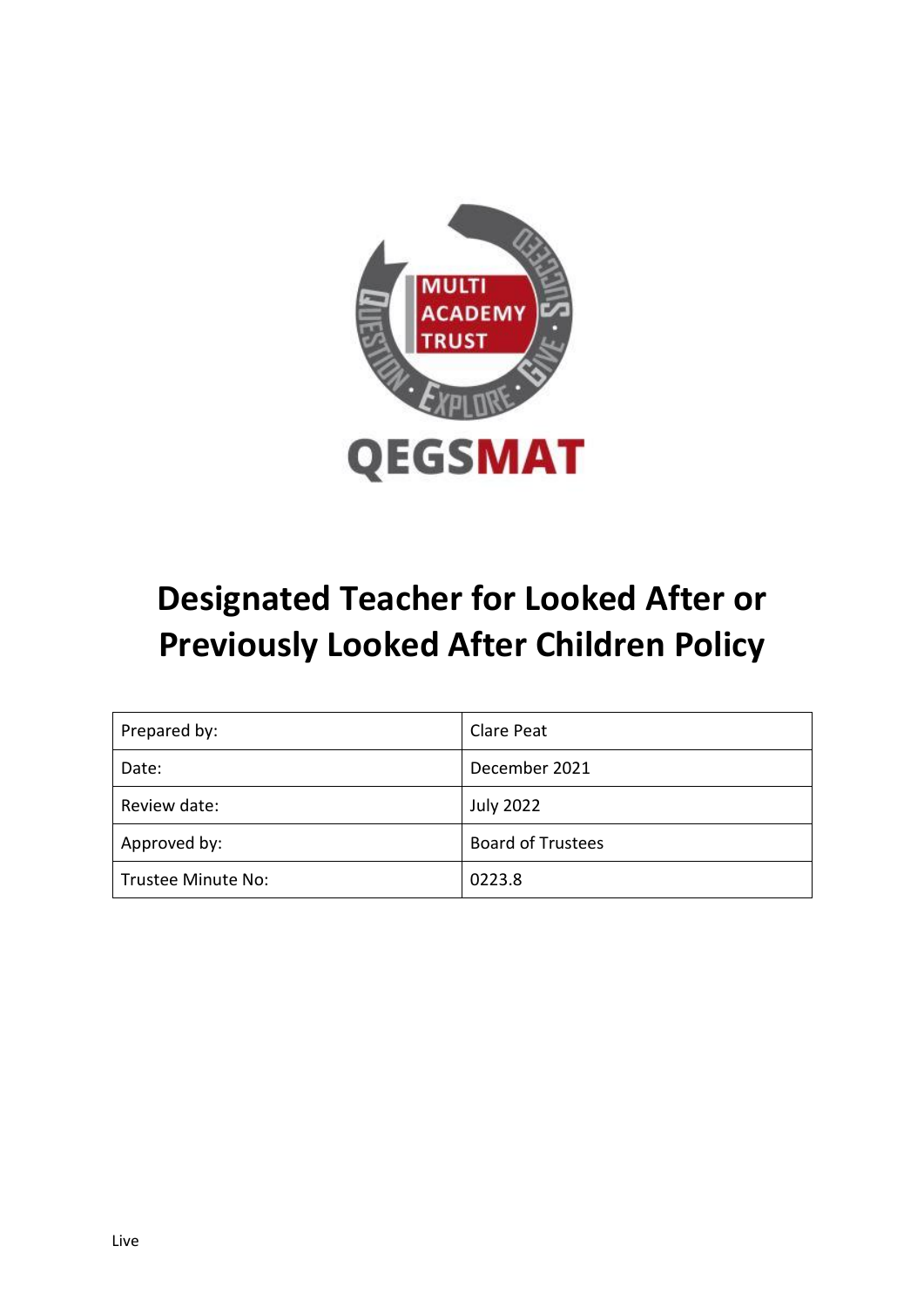# **Contents**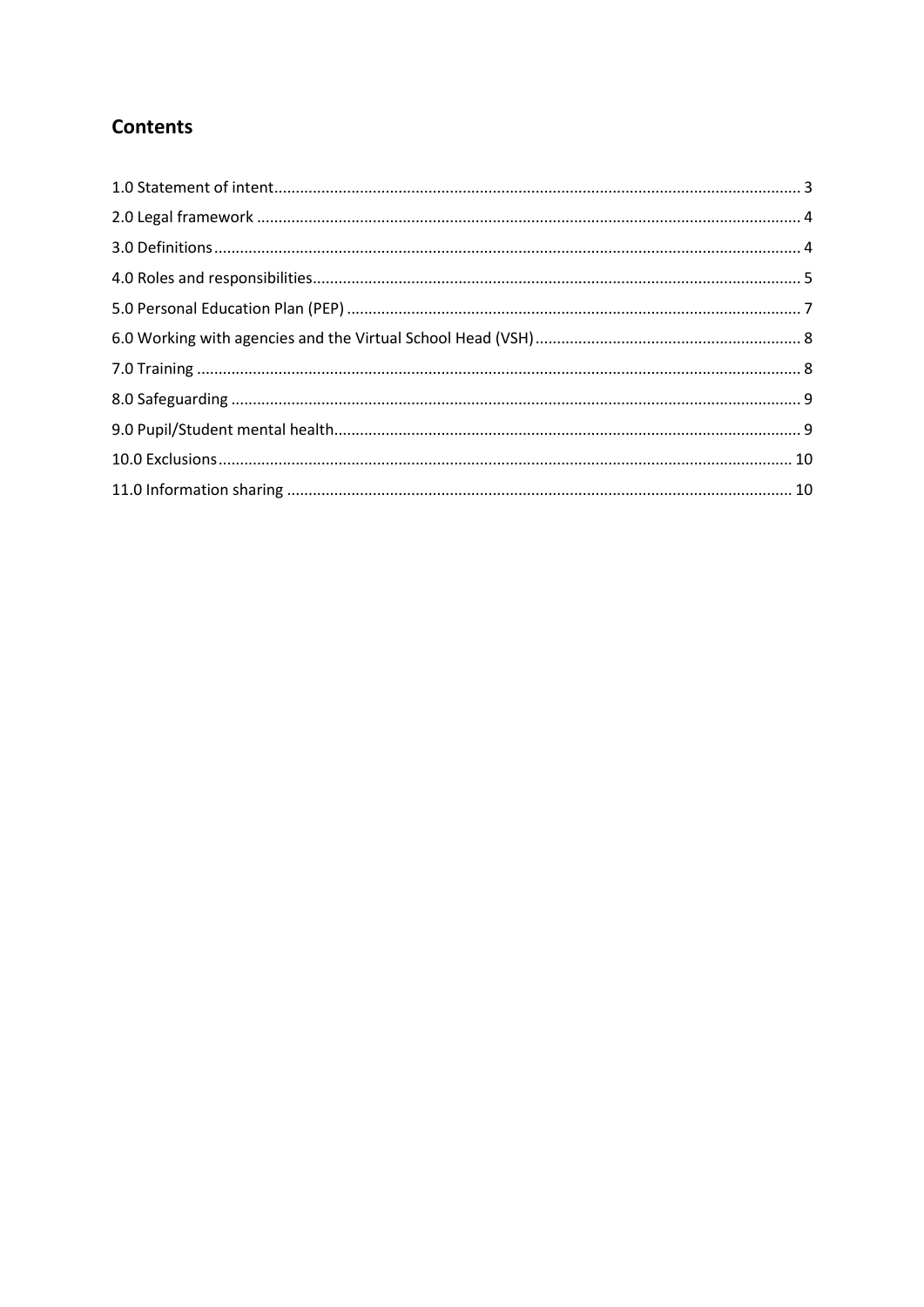

# **1.0 Statement of intent**

QEGSMAT (the Trust and its schools) recognise that the educational achievement and subsequent life chances for looked after children (LAC) and previously LAC\* are of real concern. Children who are looked after require additional support in order to improve their situation. QEGSMAT endeavours to provide positive experiences and offer stability, safety, and individual care and attention for all its pupils and students.

With this in mind, we aim to:

- Encourage children to reach their potential and to make good progress in relation to their educational, social and emotional development.
- Ensure that pupils and students enjoy high quality teaching and a curriculum which meets their needs and the requirements of legislation.
- Plan support for LAC or previously LAC realistically and use the school's resources efficiently to ensure their needs are met.
- Promote a positive culture in all aspects of school life.
- Help pupils and students develop their cultural, moral and social understanding.

This policy has been impact assessed in the light of all other Trust policies and the Equality Act 2010.

\* For the remainder of the document LAC and previously LAC will be referred to as (P) LAC unless deliberately specified separately.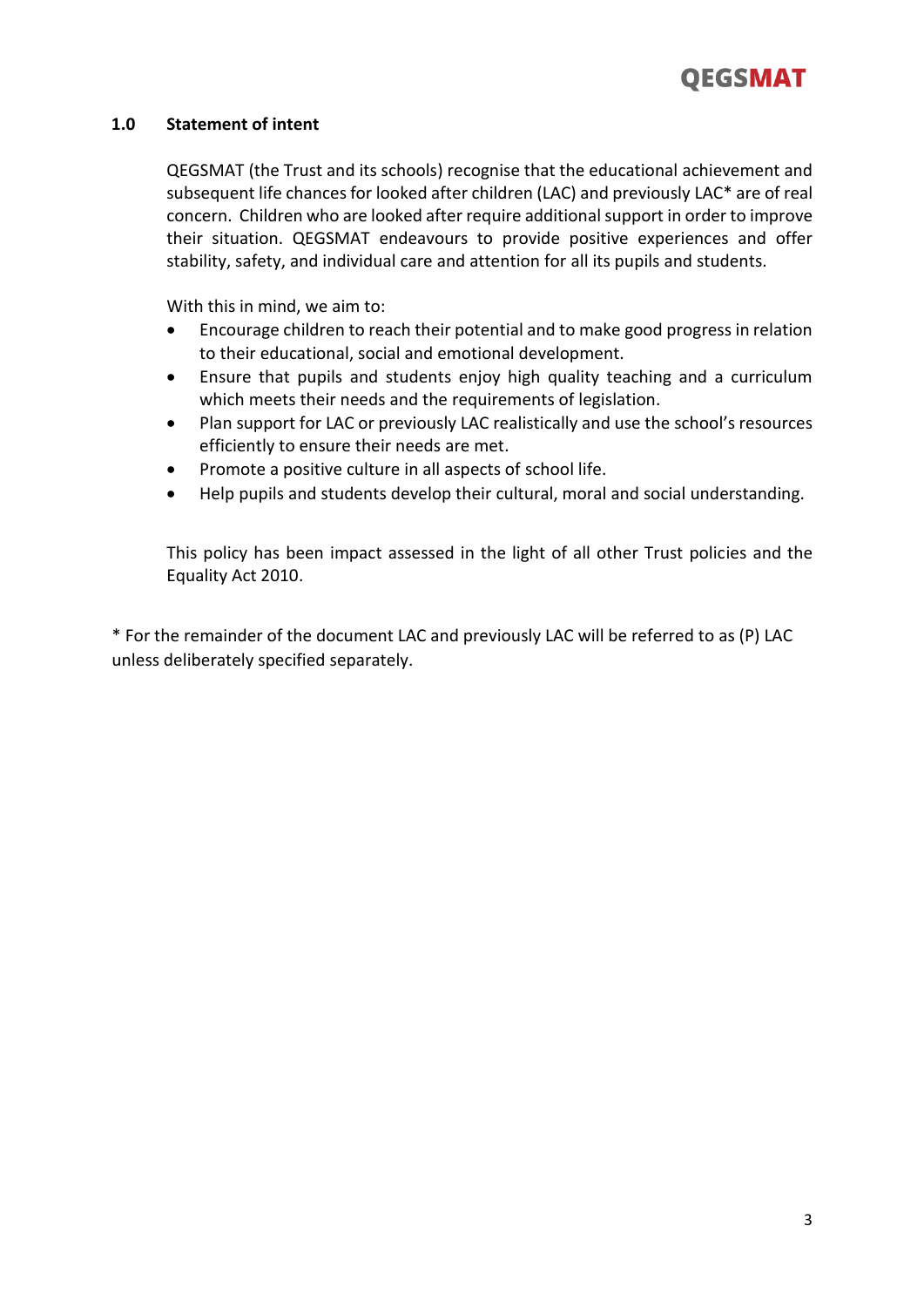# **2.0 Legal framework**

This policy has due regard to legislation and statutory guidance, including, but not limited to, the following:

- Children Act 1989.
- The Care Planning, Placement and Case Review (England) Regulations 2010.
- Children (Leaving Care) Act 2000.
- Children and Young Persons Act 2008.
- Children and Families Act 2014.
- Children and Social Work Act 2017.
- DfE (2018) 'Promoting the education of looked-after children and previously looked-after children'.
- DfE (2019) 'The designated teacher for looked-after and previously looked after children's regulations.
- DfE (2017) 'Exclusions from maintained academies, academies and pupil referral units in England'.
- DfE (2021) 'Keeping children safe in education'.
- DfE (2018) 'Working Together to Safeguard Children'.

This policy operates in conjunction with the following school or Trust policies and documents:

- Admissions Policy
- **•** Behaviour Policy
- Home School Agreement
- Anti-Bullying Policy
- Child Protection and Safeguarding Policy
- SEND Policy
- Data Protection Policy

#### **3.0 Definitions**

**"Looked after children (LAC)"** are defined as:

- Children or young people who are the subject of a Care Order or Interim Care Order under the Children Act 1989.
- Children who are placed in foster care, children's residential homes, with relatives or friends, in semi-independent or supported independent accommodation.
- Children subject to a Care or Interim Care Order whilst placed with a parent, where the LA has parental responsibility.
- Children who are not subject to an order but are accommodated by the LA under an agreement with their parents.

# **"Previously LAC"** are defined as:

 Children who have been but are no longer looked after by an LA in England and Wales because they have either been adopted or are the subject of an adoption, special guardianship or child arrangements order.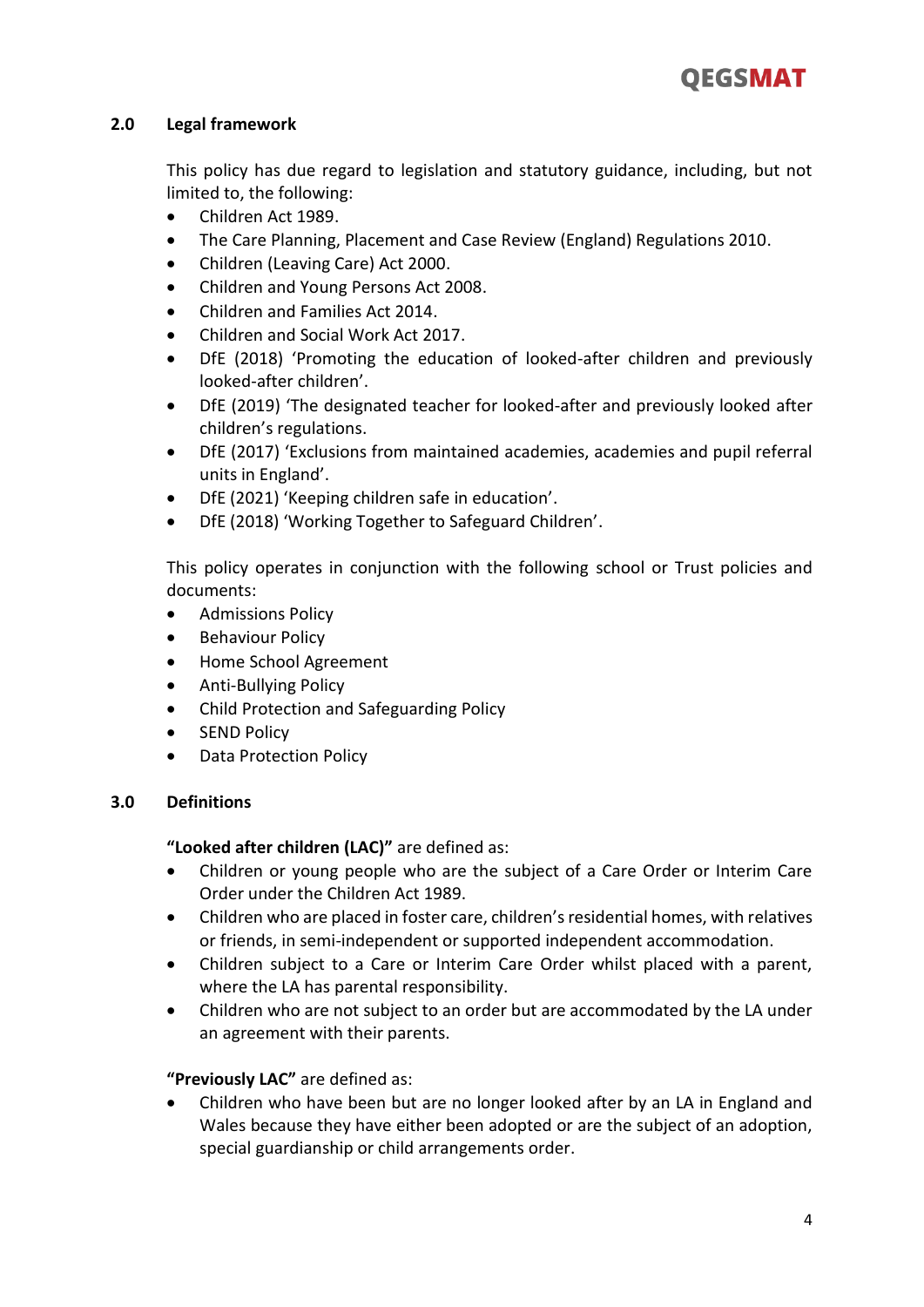Children who were adopted outside England and Wales from 'state care' (care that is provided by a public authority, religious organisation, or other organisation whose main purpose is to benefit society).

# **4.0 Roles and responsibilities**

The Trust Board is responsible for:

- Ensuring the Trust has a coherent policy for (P) LAC.
- Reviewing the Trust policies and procedures in conjunction with legislation and statutory guidance.
- Receiving regular safeguarding reports; this includes the number of LAC in the school.

The **virtual school head (VSH)** is responsible for:

- Monitoring the attendance and educational progress of the children their authority looks after; this includes children who have left care through adoption, special guardianship or child arrangement orders, or who were adopted from state care outside of England and Wales.
- Ensuring that arrangements are in place to improve the education and outcomes of the authority's LAC, including those placed out-of-authority.
- Building relationships with health, education and social care partners, as well as other partners, so they and the designated teachers understand the support available to (P) LAC.
- Working with the school to ensure all LAC in attendance are fully supported in reaching their full potential.
- Acting as the educational advocate for LAC.
- Acting as a source of advice and information to help parents of previously-LAC as effectively as possible.
- Ensuring there are effective systems in place to:
	- Maintain an up-to-date roll of the LAC who are in school settings, and gather information about their educational placement, attendance and progress.
	- Inform the headteacher and designated teacher if they have a pupil/student on roll who is looked after by the LA.
	- Ensure social workers, schools, designated teachers, careers and independent reviewing officers understand their role and responsibilities regarding a pupil's PEP.
	- Ensure that up-to-date and effective PEPs that focus on educational outcomes are maintained for all LAC.
	- Avoid delays in providing suitable educational provision.
	- Ensure the educational achievement of LAC is seen as a priority by everyone who has responsibilities for promoting their welfare.
	- Report regularly on the attainment, progress and school attendance of LAC through the authority's corporate parenting structures.

Headteachers are responsible for:

 Appointing the designated teacher for (P) LAC and ensuring they receive appropriate training.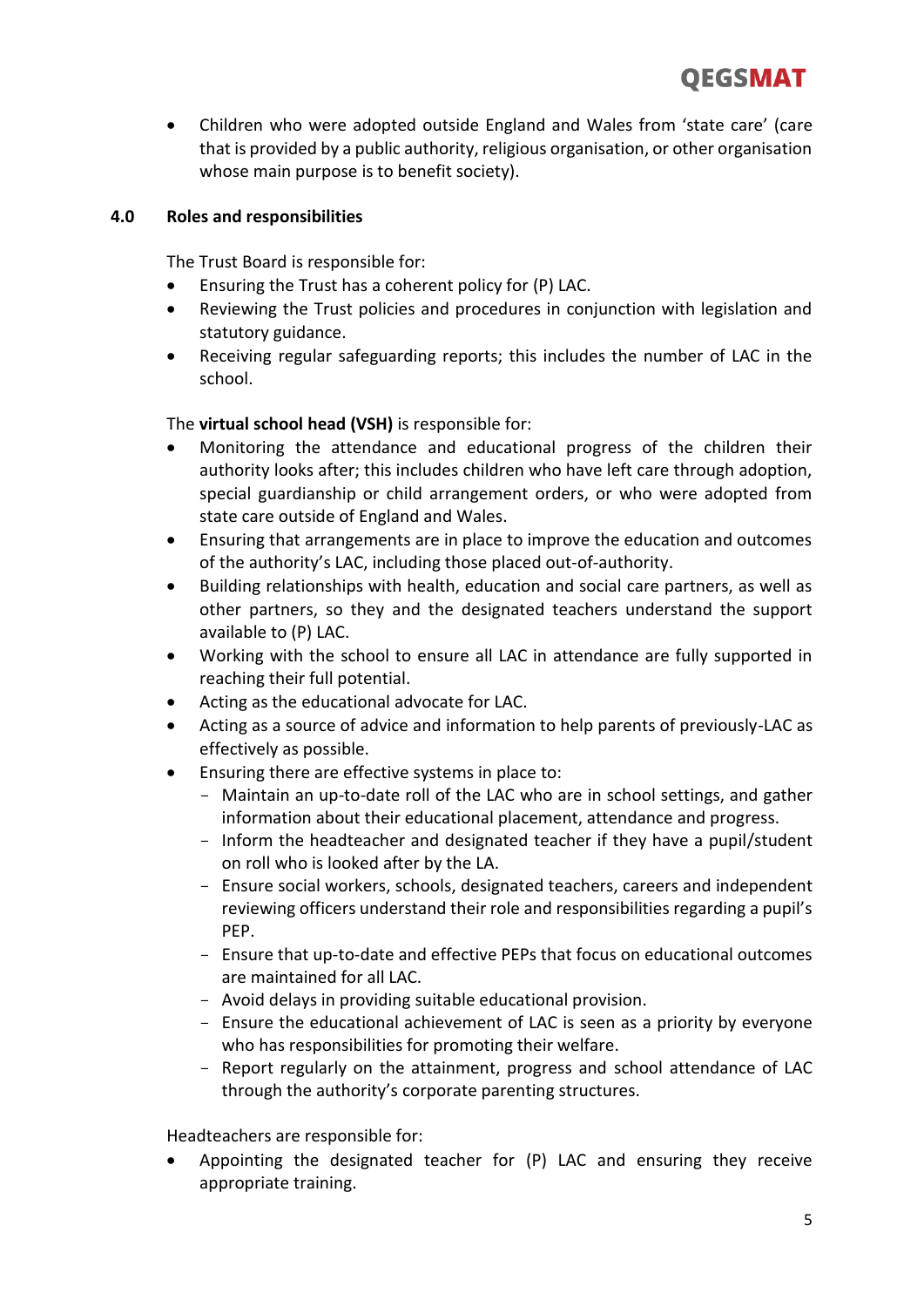- Allowing the designated teacher the time and facilities to succeed in carrying out their duties.
- Ensuring all members of staff are aware that supporting LAC is a key priority.
- Ensuring PP+ for previously-LAC is managed effectively.
- Promoting the advantages of actively challenging negative stereotypes of LAC.
- Ensuring that appropriate staff have the information they need in relation to each LAC's:
	- Legal status (i.e. whether they are looked after under voluntary arrangements with consent of parents or on an interim or full care order) and contact arrangements with birth parents or those with parental responsibility).
	- Care arrangements and the levels of authority delegated to the carer by the LA.
- Ensuring that staff have the skills, knowledge and understanding to keep (P) LAC safe.
- Ensuring that there are clear systems and processes in place for identifying and reporting possible safeguarding or mental health concerns against (P) LAC.
- Ensuring (P) LAC have equal access to all areas of the curriculum and that reasonable adjustments are made, if necessary.
- Ensuring they feedback to the School Improvement/Director of Education regarding the effectiveness of the policy on an annual basis.

The designated teacher for (P) LAC is responsible for:

- Building relationships with health, education and social care partners and other partners so that they and the VSH understand the support available to (P) LAC.
- Promoting the educational achievement of (P) LAC at the school; this includes those that left care through adoption, special guardianship or child arrangement orders or were adopted from state care outside England and Wales.
- Acting as the main contact for social services and the DfE.
- Promoting a culture of high expectations and aspirations.
- Ensuring LAC are involved in setting their own targets.
- Advising staff on teaching strategies for LAC.
- Ensuring that LAC are prioritised for one-to-one tuition and support.
- Leading on how the child's PEP is developed and used in school to ensure the child's progress towards targets is monitored.
- Liaising with the SEND Co to ensure all pupil/student needs are met.
- Being vigilant in observing any potential safeguarding concerns that could arise surrounding (P) LAC due to their increased vulnerability to harm and reporting these to the DSL as soon as they arise.
- Working with the child's VSH and social worker to develop and implement their PEP.
- Working with the headteacher to submit an annual report to the governing board, which details the progress of all (P) LAC.

The DSL is responsible for:

Keeping up-to-date records of LAC's respective social worker and VSH.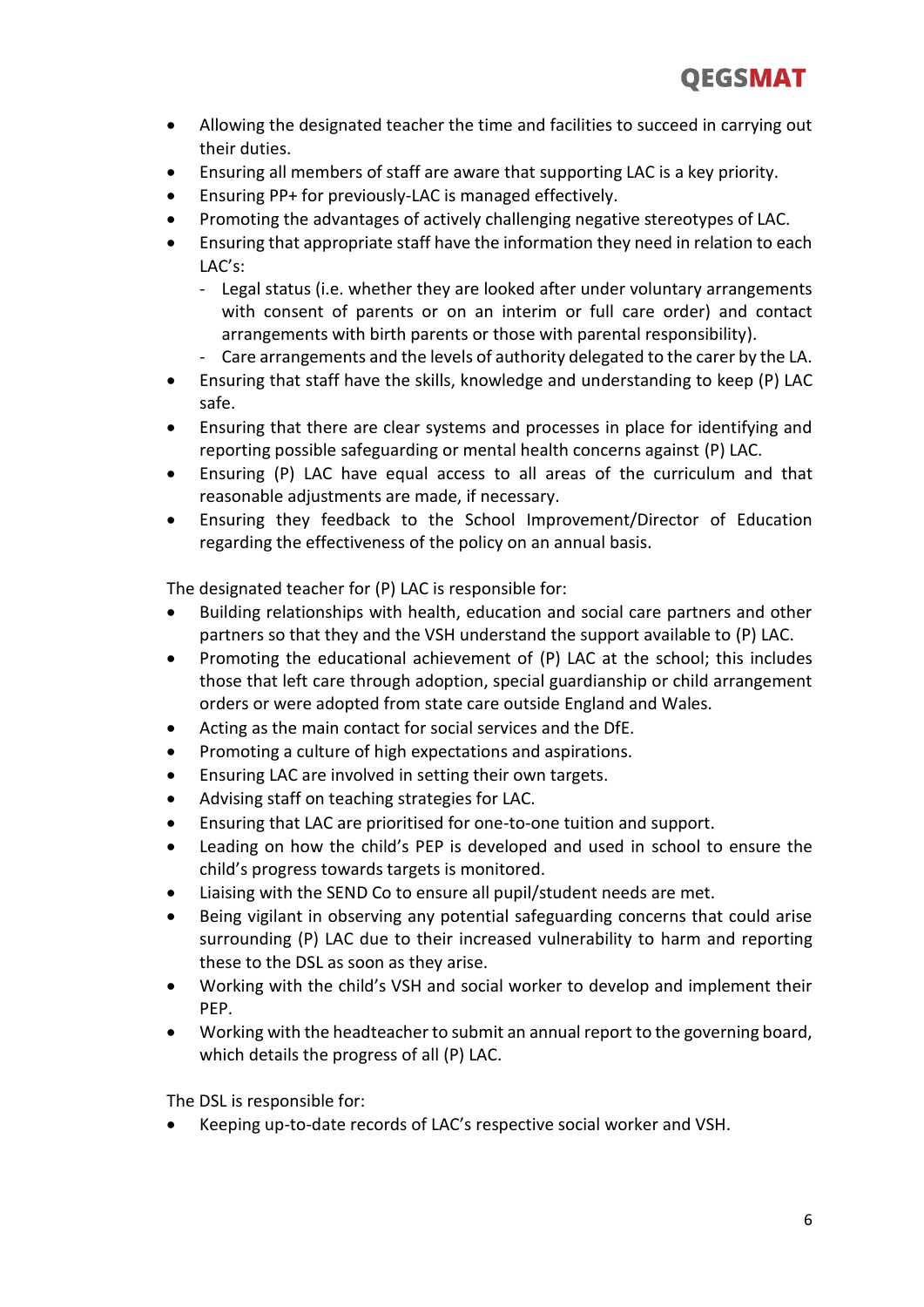- Promoting amongst staff the importance of recognising and reporting safeguarding concerns surrounding (P) LAC as soon as possible due to their increased vulnerability to harm.
- Where a child ceases to be looked after and becomes a care leaver, keeping upto-date contact details of their LA personal advisor and liaising with the advisor as necessary regarding any issues of concern affecting the care leaver.

The SEND Co is responsible for:

- Ensuring they are involved in reviewing PEP and care plans for (P) LAC.
- Liaising with the class teacher, designated teacher, specialists and parents when considering interventions to support the progress of previously-LAC.

Staff are responsible for:

- Being aware of (P) LAC and providing them with support and encouragement.
- Preserving confidentiality, where appropriate, and showing sensitivity and understanding.
- Being vigilant for any signs of bullying towards (P) LAC.
- Being vigilant for any signs of safeguarding concerns surrounding (P) LAC due to their increased vulnerability to harm and reporting any concerns to the DSL as soon as possible.
- Promoting the self-esteem of (P) LAC.

#### **5.0 Personal Education Plan (PEP)**

All LAC must have a care plan; PEPs are an integral part of this care plan. The PEP is an evolving record of what needs to happen for a child to enable them to make the expected progress and fulfil their potential.

The PEP will reflect the importance of a personalised approach to learning which meets the identified educational needs of the child.

The school, with other professionals and the child's carers, will use the PEP to support the child's educational needs, raise the child's aspirations and improve their life chances.

All relevant bodies, such as the LA, the designated teacher and carers, will involve the child in the PEP process at all stages.

The PEP will address the child's full range of education and development needs, including as appropriate:

- Access to nursery provision that is appropriate to the child's age (primary schools).
- On-going catch-up support, which will be made available for children who have fallen behind with work.
- Suitable education provided by the LA, where the child is not in the school because of suspension or exclusion.
- Transitional support where needed, such as if a child is moving to a new school.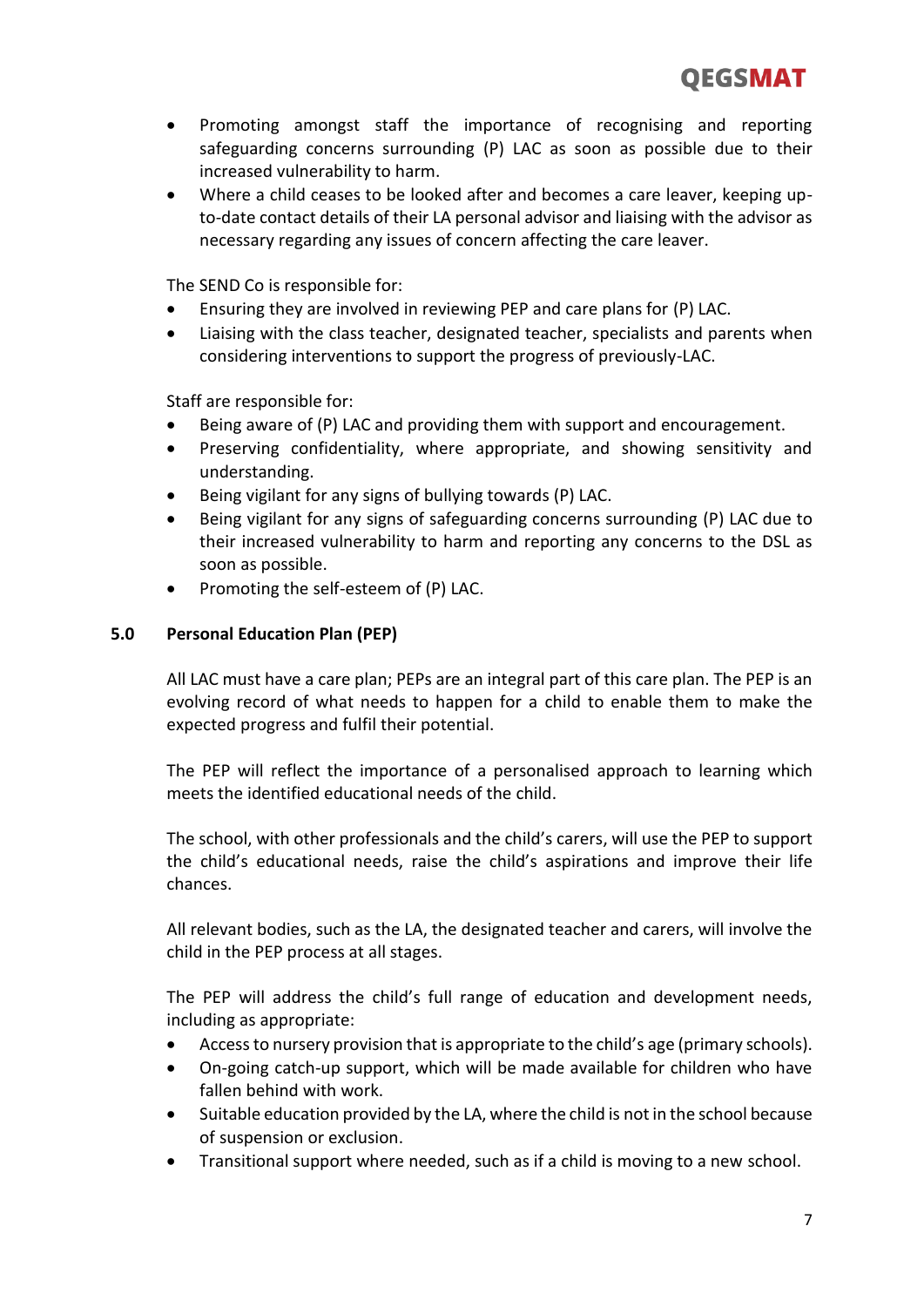

- School attendance and behaviour support, where appropriate.
- Support to help the child meet their aspirations, which includes:
	- Support to achieve expected levels of progress for the relevant national key stage and to complete an appropriate range of approved qualifications.
	- Careers advice, guidance and financial information about FE, training and employment, that focusses on the child's strengths, capabilities and the outcomes they want to achieve.
	- Out-of-school hours learning activities, study support and leisure interests.

The VSH and the designated teacher will ensure that information is included within a (P) LAC's PEP surrounding how they are benefitting from any use of pupil premium plus (PP+) funding to improve their attainment. Any interventions supported by PP+ will be evidence-based and in the best interests of the child.

Support for LAC with SEND, who do not need an EHC plan, will be covered as part of the child's PEP and care plan reviews.

# **6.0 Working with agencies and the Virtual School Head (VSH)**

- The school will ensure that copies of all relevant reports are forwarded to the LAC social workers, in addition to carers or residential social workers.
- The school will coordinate their review meetings; for example, hold their annual review of LAC with their statutory care review.
- The school will work with other agencies to exchange information, such as changes in circumstances, exclusions or attendance issues, taking prompt action, where necessary, to safeguard (P) LAC.
- The designated teacher for (P) LAC will communicate with the VSH and child's social worker to facilitate the completion of the PEP.
- Through the designated teacher, the school will work with the VSH, social worker and other relevant agencies to monitor any arrangements in place so that actions and activities recorded in the child's PEP are implemented without delay.
- The designated teacher will communicate with the VSH and agree on how PP+ can be used effectively to accommodate the child's educational attainment and progress.
- PP+ for previously-LAC will be allocated directly to, and managed by, the school.
- The designated teacher will ensure consistent and strong communication with the VSH regarding LAC who are absent without authorisation.
- The school will share their expertise on what works in supporting the education of (P) LAC.

#### **7.0 Training**

The designated teacher and other staff involved in the education of (P) LAC will receive the appropriate training, this includes information about the following:

- School admissions arrangements
- SEND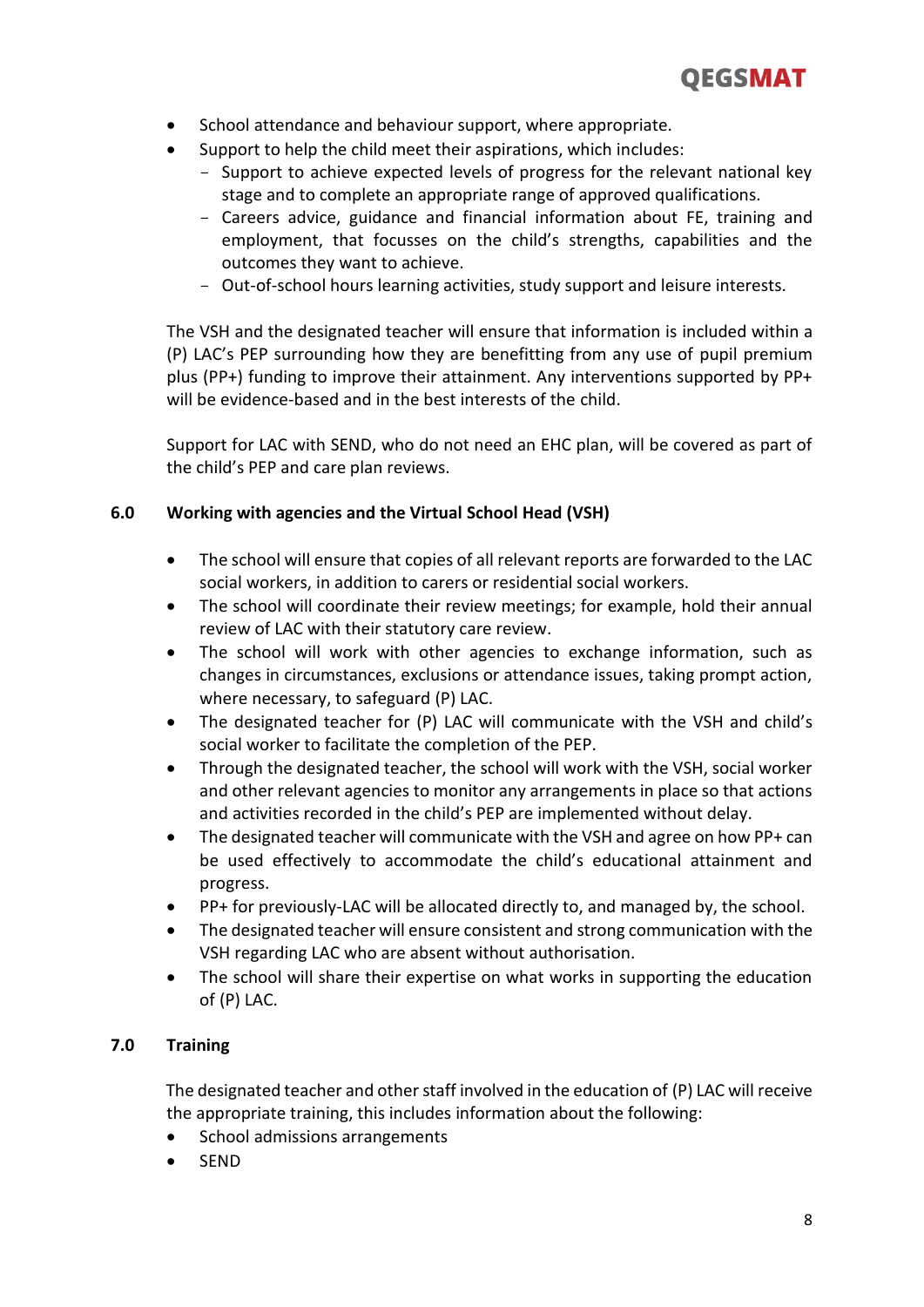

- Attendance
- **Exclusions**
- Homework
- Managing and challenging behaviour
- Promoting positive educational and recreational activities
- Supporting pupils/students to be aspirational for their future education, training and employment including GCSE options
- Safeguarding

#### **8.0 Safeguarding**

The Trust recognises that many (P) LAC have experienced trauma, abuse or complex family circumstances that have led to them being placed in care and will ensure that all staff are aware that experiences of adversity such as these can leave children vulnerable to further harm or exploitation.

All staff will be trained to recognise signs and indicators of safeguarding concerns and will ensure that extra vigilance is practiced in observing and identifying these indicators amongst (P) LAC as soon as possible.

Where a (P) LAC has a social worker, this will inform decisions about safeguarding, e.g. responding to unauthorised absence or missing education where there are known safeguarding risks.

Headteachers will implement appropriate pastoral support services throughout their school to ensure that the welfare of (P) LAC can be adequately protected to the extent that reflects their increased vulnerability.

Staff will report to the DSL any concerns they have over (P) LAC in line with the processes outlined in the Child Protection and Safeguarding Policy.

Staff will look for signs of bullying and report to the designated teacher if they believe a (P) LAC is being bullied, as this can have a particularly negative impact on pupils/students who have early experiences of rejection or abandonment.

#### **9.0 Pupil/student mental health**

(P) LAC are more likely to experience the challenge of social, emotional and mental health issues which can impact their behaviour and education. Designated teachers will have awareness, training and skills regarding a child's needs and how to support them in relation to behaviour management and mental health.

The designated teacher will work with the VSH to ensure the school is able to identify signs of potential mental health issues, understand the impact issues can have on (P) LAC, and know how to access further assessment and support, where necessary.